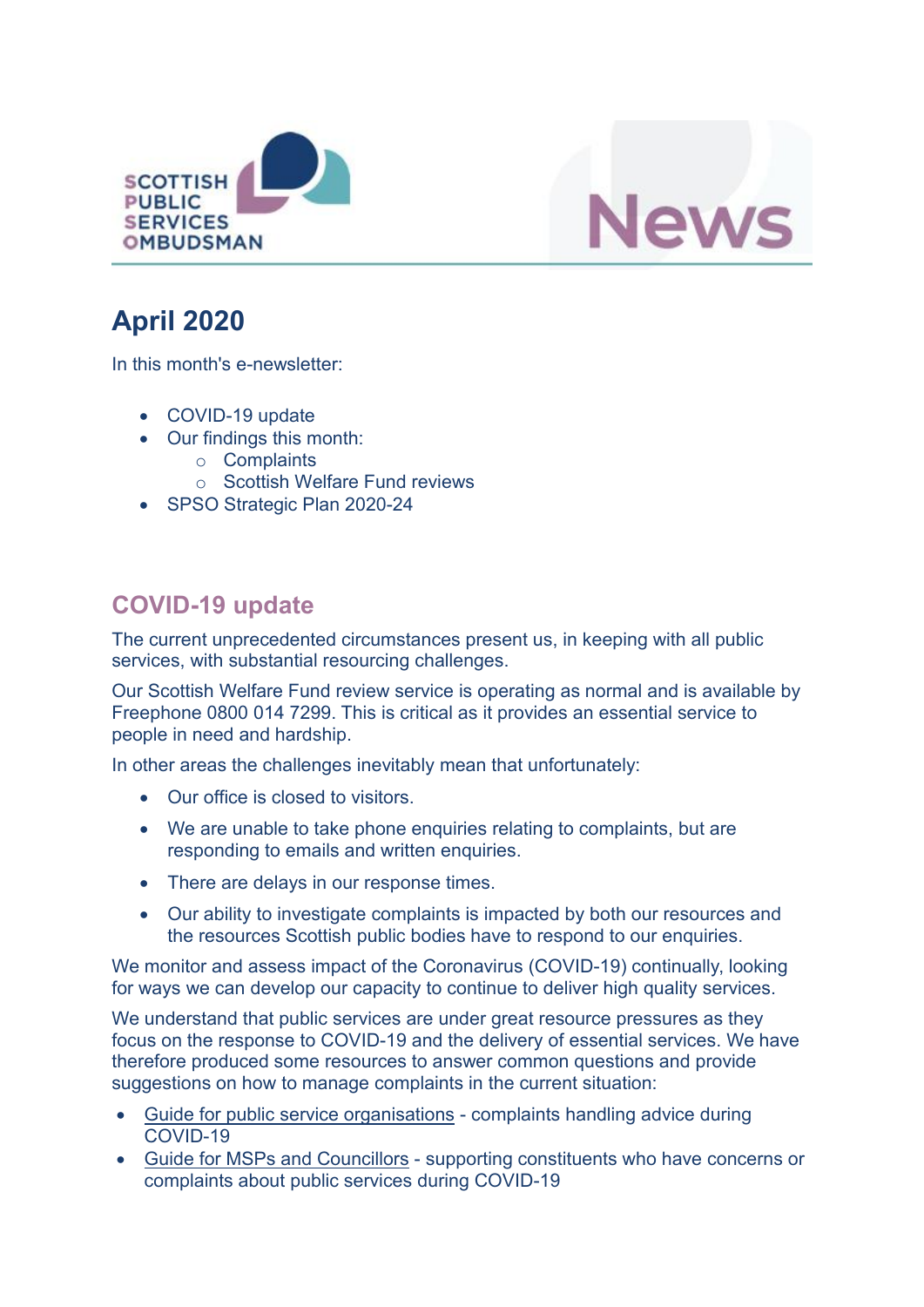In addition to updating our stakeholders, we are also very mindful of the need to support and update our own team, and update staff regularly. We have put in place resources to support wellbeing, which is supplemented by trying out different ways of working and communicating as a team.

## **Our findings**

#### **Complaints**

Due to the impact of COVID-19 on our staffing resources and how we prioritise our work, we are not in a position to publish summary decision reports this month. However, we continue with the publication of our investigation reports.

#### *Investigation report*

This month we are publishing one full investigation report: [201811019](https://www.spso.org.uk/investigation-reports/2020/april/the-moray-council) The Moray Council relating to the care and support of the complainant's son. The report highlights failings in a lack of transition planning and a pathway assessment as he moved from child to adult services, for not taking reasonable steps to ensure he could make informed choices about his own care and failing to communicate reasonably with the complainant surrounding this care and support.

We also found that the Council's complaints handling fell below a reasonable standard. The complaint response was delayed and had been copied directly from an email that had been sent to the complainant before she submitted her complaint. It also did not cover all the issues the complainant raised or indicate whether the complaint was upheld or not.

We made nine recommendations directly in relation to these findings, which the Council have accepted. These included asking the Council to apologise to the complainant and her son, consider funding his residential placement, review their Continuing Care procedure and consider any potential training needs for social work staff.

#### **Scottish Welfare Fund reviews** *Statistics*

During March we:

- responded to 113 enquiries
- made 90 decisions:
	- o 29 community care grants
	- $\circ$  61 crisis grants
- changed the council's decision on 21 (72%) community care grants and 15 (25%) crisis grants

We also signposted an additional 108 applicants to alternative sources of assistance, which in the majority of cases, was their local council. Sixteen of these applicants told us that they were contacting us because their local council had no Freephone number, and they therefore had no way of getting in touch